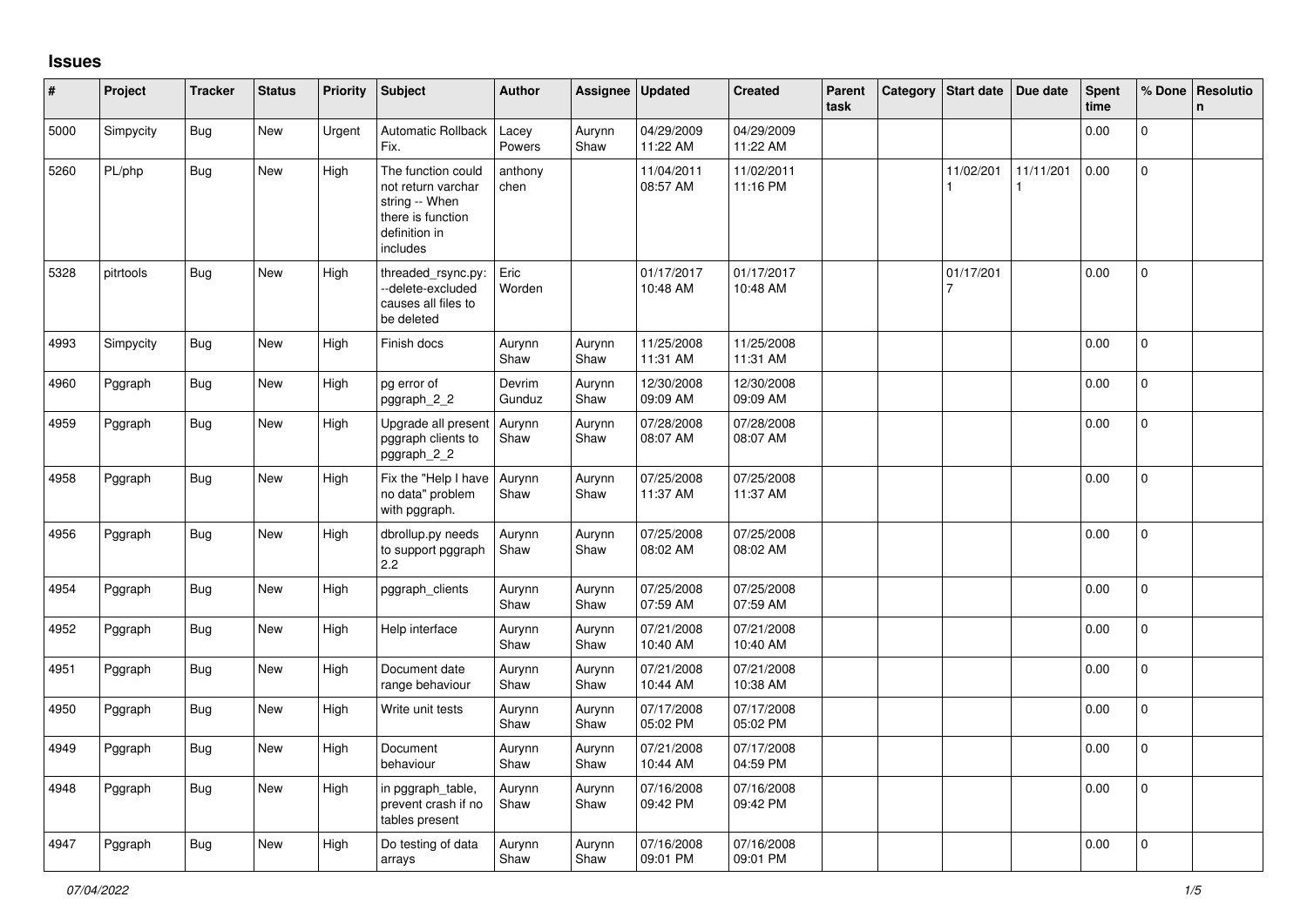| #    | Project     | <b>Tracker</b> | <b>Status</b> | <b>Priority</b> | Subject                                                        | <b>Author</b>     | Assignee          | <b>Updated</b>         | <b>Created</b>         | Parent<br>task | Category | Start date               | Due date | <b>Spent</b><br>time | % Done         | Resolutio<br>$\mathbf n$ |
|------|-------------|----------------|---------------|-----------------|----------------------------------------------------------------|-------------------|-------------------|------------------------|------------------------|----------------|----------|--------------------------|----------|----------------------|----------------|--------------------------|
| 4945 | Pggraph     | <b>Bug</b>     | New           | High            | Force all graphs to<br>abort if non-specific<br>data specified | Aurynn<br>Shaw    | Aurynn<br>Shaw    | 07/16/2008<br>10:14 PM | 07/15/2008<br>03:32 PM |                |          |                          |          | 0.00                 | $\mathbf 0$    |                          |
| 4940 | Pggraph     | Bug            | New           | High            | Remove prefixes                                                | Aurynn<br>Shaw    | Aurynn<br>Shaw    | 07/14/2008<br>11:05 AM | 07/14/2008<br>11:05 AM |                |          |                          |          | 0.00                 | $\Omega$       |                          |
| 4937 | Pggraph     | Bug            | New           | High            | Modification of DB<br>Client code for date<br>ranges           | Aurynn<br>Shaw    | Aurynn<br>Shaw    | 07/16/2008<br>10:14 PM | 07/14/2008<br>10:45 AM |                |          |                          |          | 0.00                 | $\mathbf 0$    |                          |
| 4936 | Pggraph     | <b>Bug</b>     | New           | High            | Modify averaging<br>functions                                  | Aurynn<br>Shaw    | Aurynn<br>Shaw    | 07/14/2008<br>10:12 AM | 07/14/2008<br>10:11 AM |                |          |                          |          | 0.00                 | $\Omega$       |                          |
| 4901 | Pggraph     | Feature        | New           | High            | pggraph_table<br>doesn't list tables                           | bford -           | Aurynn<br>Shaw    | 12/30/2008<br>01:56 PM | 12/29/2006<br>05:18 PM |                |          |                          |          | 0.00                 | $\overline{0}$ |                          |
| 4873 | Odbcng      | Feature        | New           | High            | Win64 version                                                  | bford -           | bford -           | 07/23/2008<br>02:21 AM | 07/23/2008<br>02:21 AM |                |          |                          |          | 0.00                 | 0              |                          |
| 4872 | Odbcng      | <b>Bug</b>     | New           | High            | ODBCng +<br><b>UNICODE</b>                                     | bford -           | bford -           | 04/24/2008<br>08:55 AM | 04/24/2008<br>08:55 AM |                |          |                          |          | 0.00                 | $\mathbf{0}$   |                          |
| 4868 | Odbcng      | Feature        | New           | High            | Test environment                                               | bford -           | bford -           | 11/28/2007<br>02:22 PM | 11/27/2007<br>08:48 PM |                |          |                          |          | 0.00                 | 0              |                          |
| 4866 | Odbcng      | Feature        | New           | High            | please post test<br>cases                                      | bford -           | bford -           | 11/16/2007<br>08:21 PM | 11/16/2007<br>08:21 PM |                |          |                          |          | 0.00                 | 0              |                          |
| 5225 | PL/php      | <b>Bug</b>     | New           | Normal          | Unable to build<br>PL/php on OS X<br>(PHP 5.3)                 | Alexey<br>Klyukin | Alexey<br>Klyukin | 05/27/2011<br>05:05 AM | 06/29/2010<br>05:25 AM |                |          | 06/29/201<br>$\mathbf 0$ |          | 0.00                 | $\mathbf 0$    |                          |
| 5236 | PL/php      | Feature        | New           | Normal          | pg_raise to PHP<br>Object                                      | Moisés P.<br>Sena |                   | 07/29/2010<br>11:08 AM | 07/29/2010<br>11:07 AM |                |          | 07/29/201<br>$\Omega$    |          | 0.00                 | $\mathbf{0}$   |                          |
| 5235 | PL/php      | Feature        | New           | Normal          | SPI Object and not<br>function                                 | Moisés P.<br>Sena |                   | 07/29/2010<br>10:48 AM | 07/29/2010<br>10:48 AM |                |          | 07/29/201<br>$\Omega$    |          | 0.00                 | $\mathbf 0$    |                          |
| 5256 | PL/php      | Discussio<br>n | New           | Normal          | Creating a PL/php<br>distribution                              | Joshua<br>Drake   |                   | 05/26/2011<br>01:44 PM | 05/21/2011<br>06:36 PM |                |          | 05/21/201                |          | 0.00                 | $\overline{0}$ |                          |
| 5255 | PL/php      | <b>Bug</b>     | New           | Normal          | support<br><b>TRUNCATE</b><br>triggers                         | Álvaro<br>Herrera |                   | 05/21/2011<br>04:29 PM | 05/21/2011<br>04:29 PM |                |          | 05/21/201                |          | 0.00                 | $\overline{0}$ |                          |
| 5257 | postgres.js | Support        | New           | Normal          | method to catch<br>error on<br>connection?                     | Rick<br>Harding   |                   | 05/26/2011<br>09:15 AM | 05/26/2011<br>09:15 AM |                |          | 05/26/201                |          | 0.00                 | 0              |                          |
| 5259 | PL/php      | Feature        | New           | Normal          | Add support for<br>anonymous DO<br>blocks.                     | Alexey<br>Klyukin |                   | 05/27/2011<br>05:52 AM | 05/27/2011<br>05:52 AM |                |          | 05/27/201                |          | 0.00                 | $\Omega$       |                          |
| 5258 | PL/php      | Bug            | New           | Normal          | Get rid of the<br>trusted PL/PHP                               | Alexey<br>Klyukin |                   | 05/27/2011<br>05:43 AM | 05/27/2011<br>05:43 AM |                |          | 05/27/201                |          | 0.00                 | $\overline{0}$ |                          |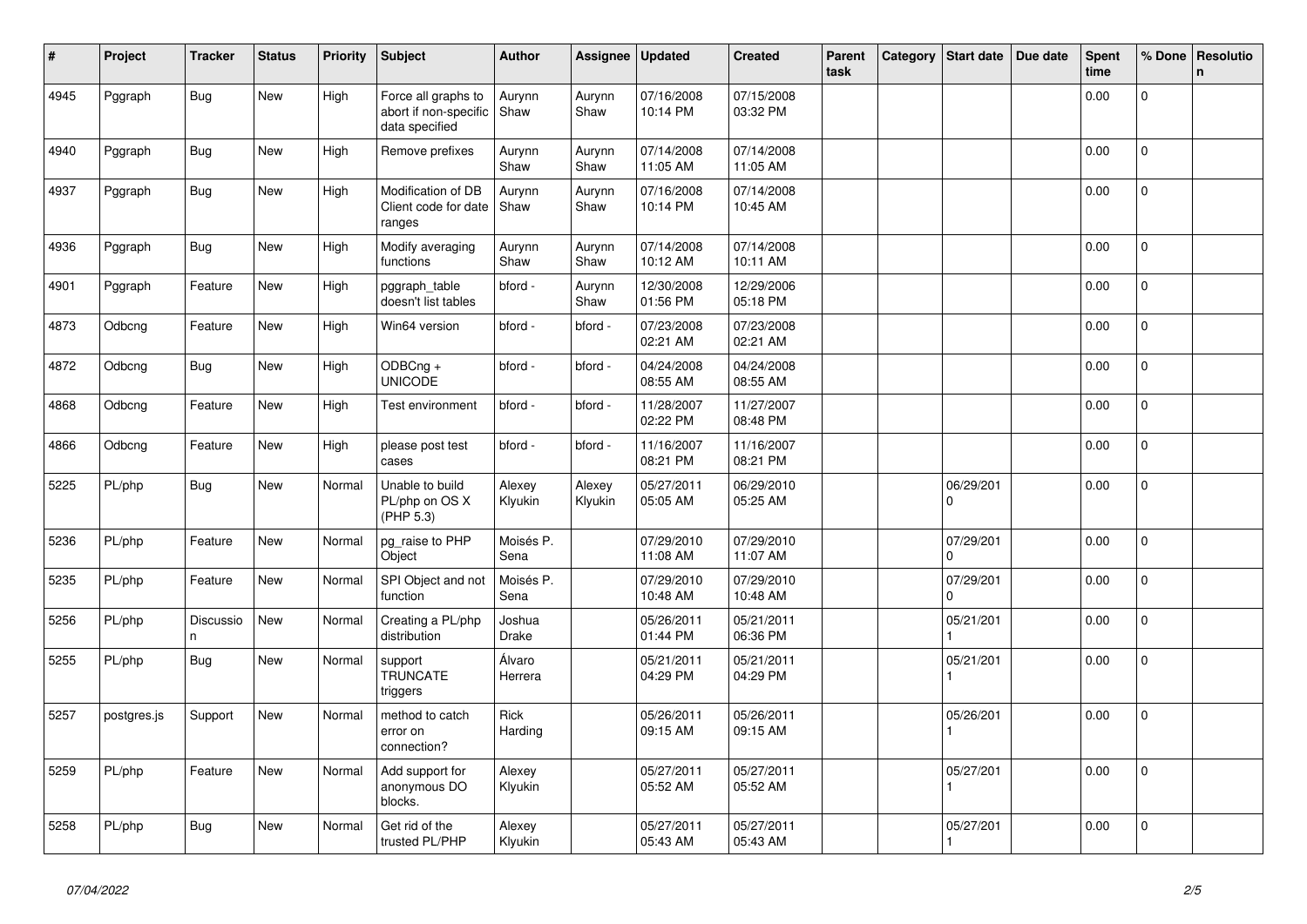| #    | Project             | <b>Tracker</b>  | <b>Status</b>   | <b>Priority</b> | <b>Subject</b>                                                    | <b>Author</b>                    | Assignee                | <b>Updated</b>         | <b>Created</b>         | Parent<br>task | Category | <b>Start date</b>           | Due date                    | Spent<br>time | % Done      | <b>Resolutio</b><br>n |
|------|---------------------|-----------------|-----------------|-----------------|-------------------------------------------------------------------|----------------------------------|-------------------------|------------------------|------------------------|----------------|----------|-----------------------------|-----------------------------|---------------|-------------|-----------------------|
| 5265 | pitrtools           | Feature         | New             | Normal          | Avoid the need to<br>manually edit<br>postgresgl.conf<br>files    | Alexey<br>Klyukin                | Alexey<br>Klyukin       | 05/22/2013<br>05:40 AM | 09/17/2012<br>04:13 AM |                |          | 09/17/201<br>$\overline{c}$ | 09/30/201<br>$\overline{2}$ | 0.00          | $\mathbf 0$ |                       |
| 5263 | pitrtools           | Discussio<br>n. | <b>New</b>      | Normal          | PITRTools ini<br>configuration files<br>are too complex           | Alexey<br>Klyukin                | Alexey<br>Klyukin       | 05/22/2013<br>05:41 AM | 09/17/2012<br>04:03 AM |                |          | 09/17/201<br>$\overline{c}$ | 09/30/201<br>$\overline{2}$ | 0.00          | $\mathbf 0$ |                       |
| 5306 | pitrtools           | Feature         | Feedback        | Normal          | Reimplementation<br>of queue                                      | Joshua A.<br>Drake               | Joshua<br>Drake         | 11/13/2014<br>10:12 AM | 05/13/2014<br>12:58 PM |                |          | 05/13/201<br>$\Delta$       |                             | 0.00          | $\mathbf 0$ |                       |
| 5315 | pitrtools           | Feature         | New             | Normal          | cmd_standby: Data<br>Directory vs.<br>Configuration<br>Directory? | Michael<br>Vitale                | Michael<br>Vitale       | 05/14/2015<br>03:57 PM | 05/14/2015<br>03:57 PM |                |          | 05/14/201<br>5              |                             | 0.00          | $\mathbf 0$ |                       |
| 5321 | postgresql-sn<br>ap | Task            | New             | Normal          | Make postgres a<br>systemd daemon                                 | Ivan<br>Lezhnjov                 |                         | 10/28/2016<br>06:34 AM | 10/28/2016<br>06:34 AM |                |          | 10/28/201<br>6              |                             | 0.00          | $\Omega$    |                       |
| 5327 | postgresql-sn<br>ap | Feature         | In.<br>Progress | Normal          | New snap<br>packages to be<br>created                             | Joshua<br><b>Drake</b>           | <b>Ivan</b><br>Lezhnjov | 12/13/2016<br>08:36 AM | 12/09/2016<br>07:11 AM |                |          | 12/09/201<br>6              |                             | 0.00          | 40          |                       |
| 5339 | postgresql-sn<br>ap | Task            | New             | Normal          | Explore tracks<br>feature                                         | Ivan<br>Lezhnjov                 | Ivan<br>Lezhnjov        | 06/09/2017<br>03:47 AM | 06/09/2017<br>03:47 AM |                |          | 06/09/201                   | 06/16/201                   | 0.00          | $\mathbf 0$ |                       |
| 5340 | postgresql-sn<br>ap | Task            | New             | Normal          | Change package<br>name                                            | Ivan<br>Lezhnjov                 | Ivan<br>Lezhnjov        | 08/02/2017<br>11:44 PM | 08/02/2017<br>11:44 PM |                |          | 08/02/201<br>$\overline{7}$ | 08/04/201                   | 0.00          | $\mathbf 0$ |                       |
| 5350 | PL/php              | Bug             | New             | Normal          | Fwd: Telcel red                                                   | briana26c ·                      |                         | 11/09/2018<br>09:47 PM | 11/09/2018<br>09:47 PM |                |          |                             |                             | 0.00          | $\mathbf 0$ |                       |
| 5349 | PL/php              | Bug             | New             | Normal          | Telcel red                                                        | briana26c -                      |                         | 11/04/2018<br>11:06 AM | 11/04/2018<br>11:06 AM |                |          |                             |                             | 0.00          | $\Omega$    |                       |
| 5345 | postgres_fdw        | Bug             | New             | Normal          | Follow-up                                                         | Karen<br>Edwards                 |                         | 11/28/2017<br>03:16 PM | 11/28/2017<br>03:16 PM |                |          |                             |                             | 0.00          | $\Omega$    |                       |
| 5331 | postgresgl-sn<br>ap | Bug             | New             | Normal          | PgBackRest                                                        | Joshua<br>Drake                  |                         | 02/10/2017<br>09:56 AM | 02/10/2017<br>09:56 AM |                |          |                             |                             | 0.00          | $\mathbf 0$ |                       |
| 5326 | postgres_fdw        | Bug             | New             | Normal          | Ubuntu Users<br>Email List                                        | Melony<br>Scheid                 |                         | 11/15/2016<br>07:03 AM | 11/15/2016<br>07:03 AM |                |          |                             |                             | 0.00          | 0           |                       |
| 5318 | postgres fdw        | Bug             | New             | Normal          | C-Level, VP-Level,<br>Directors and<br>Manager Contacts           | Tatum Lau                        |                         | 06/08/2016<br>07:52 AM | 06/08/2016<br>07:52 AM |                |          |                             |                             | 0.00          | $\Omega$    |                       |
| 5317 | postgres fdw        | Bug             | New             | Normal          | Jonie Bittenbender                                                | Jonie<br><b>Bittenbende</b><br>r |                         | 01/26/2016<br>10:56 PM | 01/26/2016<br>10:56 PM |                |          |                             |                             | 0.00          | $\Omega$    |                       |
| 5316 | postgres_fdw        | Bug             | New             | Normal          | (no subject)                                                      | Julieta<br>Clubb                 |                         | 01/18/2016<br>04:11 AM | 01/18/2016<br>04:11 AM |                |          |                             |                             | 0.00          | $\Omega$    |                       |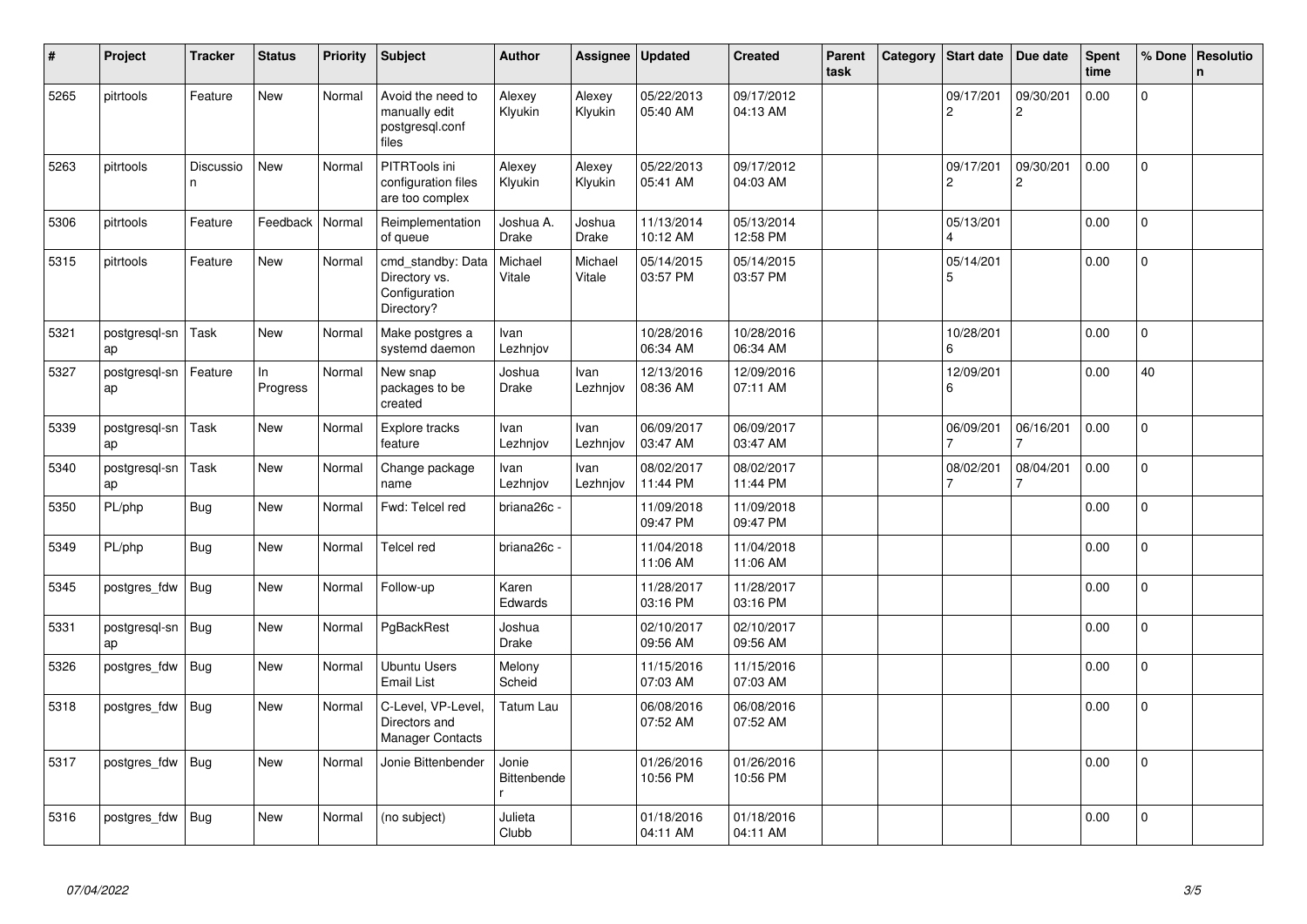| $\pmb{\sharp}$ | Project      | <b>Tracker</b> | <b>Status</b>  | <b>Priority</b> | <b>Subject</b>                                    | <b>Author</b>                   | Assignee          | <b>Updated</b>         | <b>Created</b>         | Parent<br>task | Category | Start date | Due date  | <b>Spent</b><br>time | % Done         | Resolutio<br>$\mathbf n$ |
|----------------|--------------|----------------|----------------|-----------------|---------------------------------------------------|---------------------------------|-------------------|------------------------|------------------------|----------------|----------|------------|-----------|----------------------|----------------|--------------------------|
| 5312           | postgres fdw | Bug            | New            | Normal          | AutoDesk Users                                    | Kina<br>Lawrence                |                   | 03/09/2015<br>07:36 AM | 03/09/2015<br>07:36 AM |                |          |            |           | 0.00                 | 0              |                          |
| 5303           | postgres fdw | <b>Bug</b>     | New            | Normal          | [SPAM] Good<br>shoes good prices                  | Alvherre -                      |                   | 05/11/2014<br>09:24 AM | 05/11/2014<br>09:24 AM |                |          |            |           | 0.00                 | $\pmb{0}$      |                          |
| 5301           | postgres_fdw | <b>Bug</b>     | New            | Normal          | My husband loves<br>Jacob & Co                    | Postgres<br>fdw                 |                   | 05/08/2014<br>03:17 AM | 05/08/2014<br>03:17 AM |                |          |            |           | 0.00                 | $\mathbf 0$    |                          |
| 5292           | postgres fdw | <b>Bug</b>     | New            | Normal          | [SPAM] Good<br>shoes good prices                  | Ladyregina                      |                   | 04/11/2014<br>02:06 PM | 04/11/2014<br>02:06 PM |                |          |            |           | 0.00                 | 0              |                          |
| 5291           | postgres_fdw | <b>Bug</b>     | New            | Normal          | Great watches at<br>cut-prices                    | Jkawasaki -                     |                   | 04/11/2014<br>07:30 AM | 04/11/2014<br>07:30 AM |                |          |            |           | 0.00                 | $\Omega$       |                          |
| 4984           | PL/php       | Feature        | In<br>Progress | Normal          | Composite Type<br>Argument as table               | bford -                         |                   | 05/21/2011<br>04:50 PM | 12/15/2005<br>03:38 AM |                |          |            |           | 0.00                 | $\mathbf{0}$   |                          |
| 4979           | PL/php       | Feature        | In<br>Progress | Normal          | Add support for<br><b>IN/OUT</b> parameters       | Álvaro<br>Herrera               | Alexey<br>Klyukin | 09/14/2011<br>11:21 AM | 12/05/2005<br>07:37 AM |                |          |            | 09/13/201 | 0.00                 | $\mathbf 0$    |                          |
| 4972           | PL/php       | <b>Bug</b>     | In<br>Progress | Normal          | array PHP <-> Pg<br>conversion is<br>broken       | Álvaro<br>Herrera               |                   | 05/21/2011<br>04:50 PM | 11/23/2005<br>11:48 AM |                |          |            |           | 0.00                 | $\Omega$       |                          |
| 4967           | PL/php       | Feature        | In<br>Progress | Normal          | Redesign memory<br>handling                       | Álvaro<br>Herrera               |                   | 05/21/2011<br>04:50 PM | 11/16/2005<br>05:31 PM |                |          |            |           | 0.00                 | $\overline{0}$ |                          |
| 4933           | Pggraph      | Feature        | New            | Normal          | Feature requests,<br>pggraph                      | Aurynn<br>Shaw                  | Aurynn<br>Shaw    | 03/12/2008<br>12:44 PM | 03/12/2008<br>12:44 PM |                |          |            |           | 0.00                 | 0              |                          |
| 4932           | Pggraph      | Feature        | <b>New</b>     | Normal          | Have pggraph<br>directly access Wiki<br>passwords | Aurynn<br>Shaw                  | Aurynn<br>Shaw    | 12/31/2007<br>10:28 AM | 12/31/2007<br>10:28 AM |                |          |            |           | 0.00                 | $\mathbf{0}$   |                          |
| 4931           | Pggraph      | Feature        | <b>New</b>     | Normal          | Develop a nagios<br>plugin for pggraph<br>checks  | Devrim<br>Gunduz                | Aurynn<br>Shaw    | 12/18/2007<br>07:24 PM | 12/18/2007<br>07:24 PM |                |          |            |           | 0.00                 | $\Omega$       |                          |
| 4926           | Pggraph      | Feature        | New            | Normal          | insert/update/delete                              | bford -                         | Aurynn<br>Shaw    | 12/26/2007<br>12:26 PM | 08/20/2007<br>04:15 PM |                |          |            |           | 0.00                 | $\overline{0}$ |                          |
| 4925           | Pggraph      | Feature        | New            | Normal          | Allow graphing<br>specific intervals              | Darcy<br>Buskermole<br>n        | Aurynn<br>Shaw    | 10/16/2007<br>10:28 AM | 07/03/2007<br>08:28 AM |                |          |            |           | 0.00                 | 0              |                          |
| 4915           | Pggraph      | Feature        | In<br>Progress | Normal          | insert time should<br>be timestamptz              | Darcy<br><b>Buskermole</b><br>n | Aurynn<br>Shaw    | 10/16/2007<br>09:45 AM | 03/21/2007<br>06:35 AM |                |          |            |           | 0.00                 | $\overline{0}$ |                          |
| 4914           | Pggraph      | Feature        | In<br>Progress | Normal          | customer feedback                                 | bford -                         | Aurynn<br>Shaw    | 08/20/2007<br>02:37 PM | 03/19/2007<br>08:54 PM |                |          |            |           | 0.00                 | $\mathbf 0$    |                          |
| 4908           | Pggraph      | Feature        | In<br>Progress | Normal          | Table statistics<br>tablename                     | bford -                         | Aurynn<br>Shaw    | 08/20/2007<br>02:35 PM | 01/07/2007<br>07:26 PM |                |          |            |           | 0.00                 | $\Omega$       |                          |